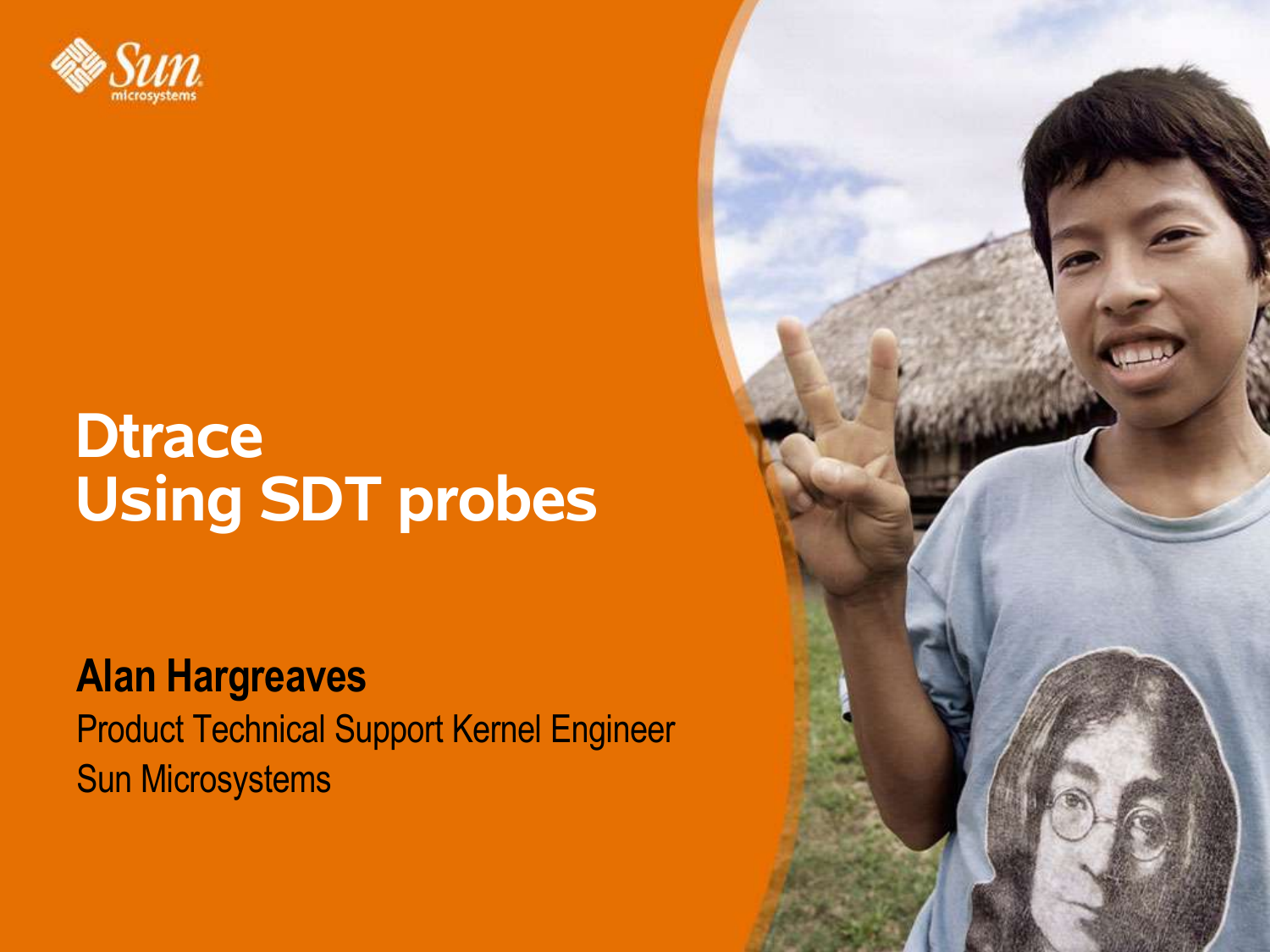

### **Overview**

- What is a SDT probe?
- Example kernel io provider
- Slight Digression kernel mib provider
- Example User Space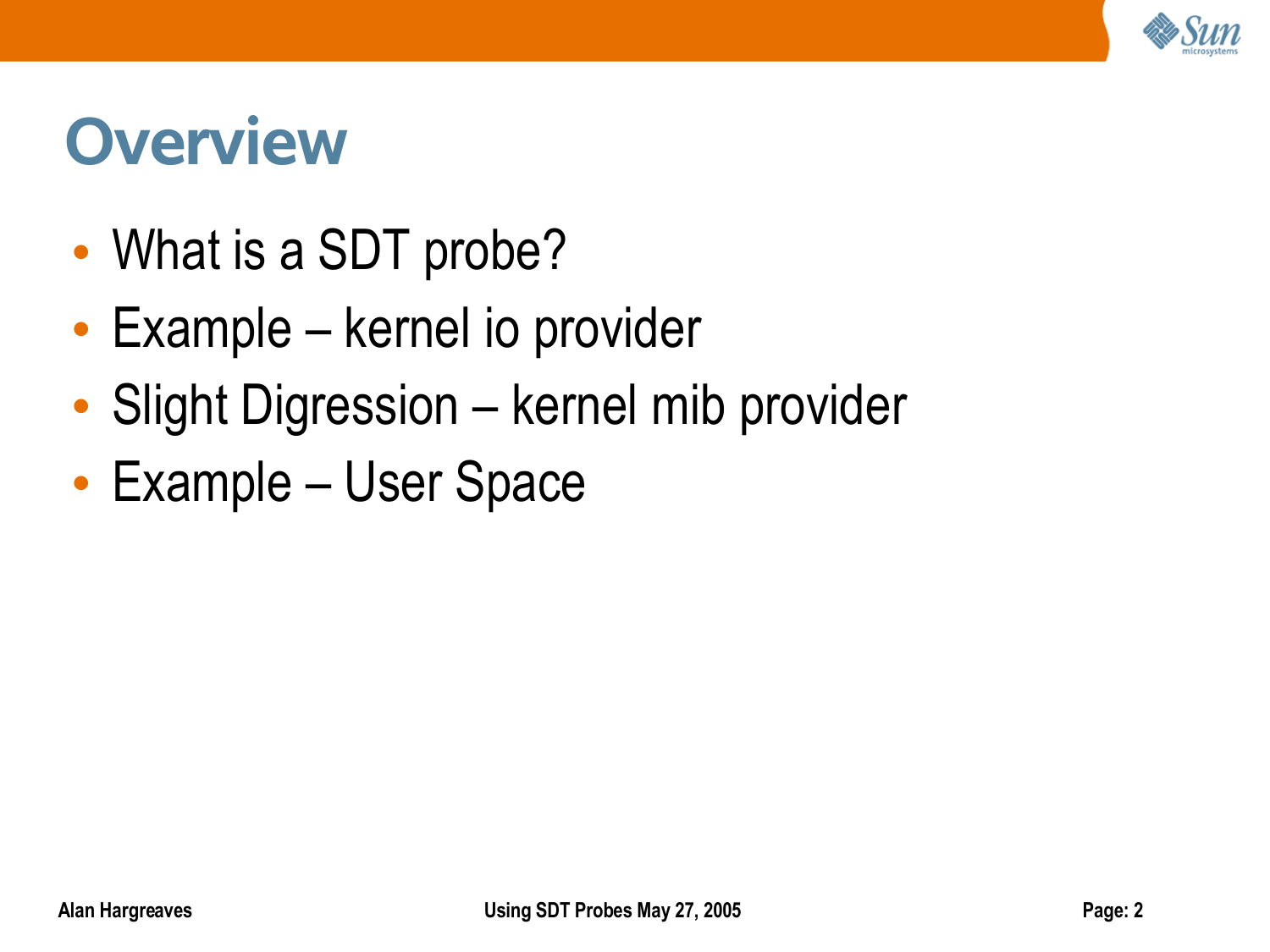

# **What is an SDT Probe?**

- Statically Defined Tracing Probe
- All probes (except fbt and pid) are SDT probes
- Data gathering at specific points in the code
- Implemented by DTRACE\_PROBE\* macros in <sys/sdt.h>
- When the probe is not enabled, there are a sequence of "nops" in the binary, making for minimal impact.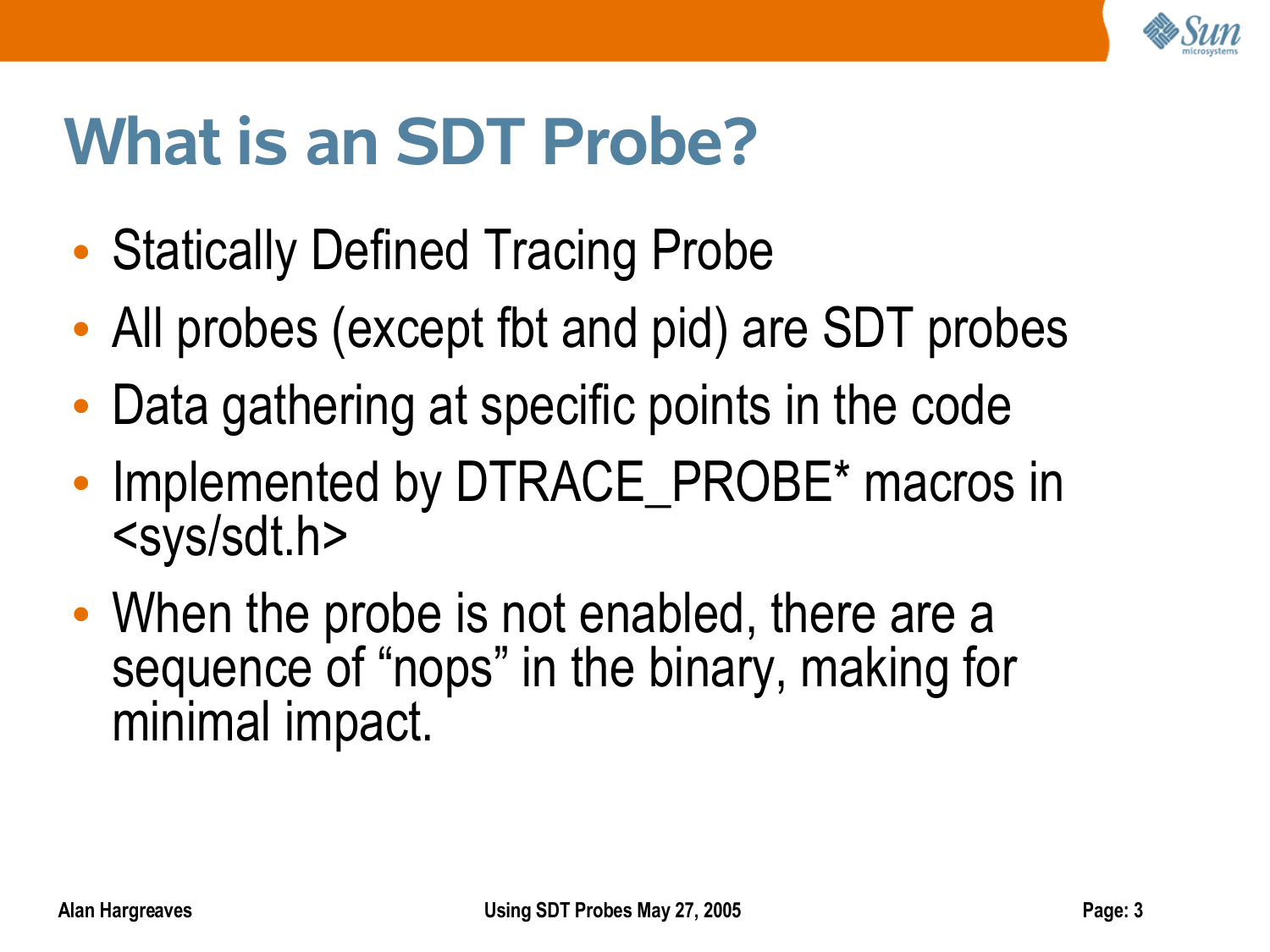

### **Kernel SDTs**

• Relatively self explanatory

```
#define DTRACE PROBE1(name, type1, arg1) {
        extern void __dtrace probe ##name(uintptr t);
           dtrace\_pro\overline{be} ##name((uintptr t)(arg1));
}
```
- name name of the probe
- type1  $-$  type of first value in the probe
- arg1 the actual value the probe will report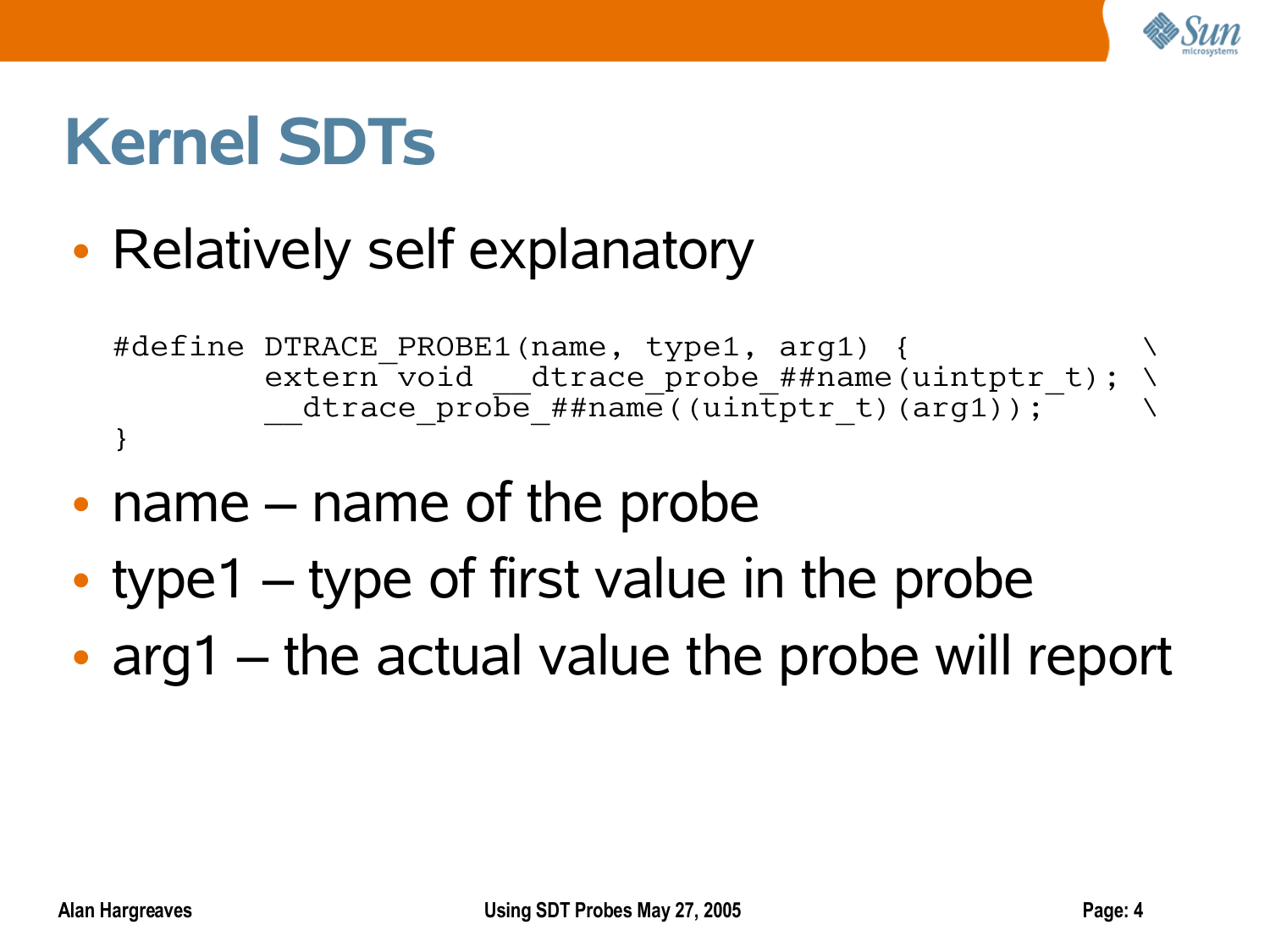

# **Kernel Example – io provider**

#### • All kinds of nifty stuff when dealing with I/O  $$ dtrace = 1 - P$  io

| ID   | PROVIDER | MODULE  | FUNCTION NAME                |
|------|----------|---------|------------------------------|
| 521  | iο       | genunix | biodone done                 |
| 522  | io       | genunix | biowait wait-done            |
| 523  | io       | genunix | biowait wait-start           |
| 532  | io       | genunix | default physio start         |
| 533  | io       | genunix | bdev $s\bar{t}$ rategy start |
| 534  | io       | genunix | aphysio start                |
| 1263 | io       | nfs     | nfs4 bio done                |
| 1264 | io       | nfs     | nfs3 bio done                |
| 1265 | io       | nfs     | nfs bio done                 |
| 1266 | io       | nfs     | nfs4 bio start               |
| 1267 | io       | nfs     | nfs3 bio start               |
| 1268 | io       | nfs     | nfs bio start                |
|      |          |         |                              |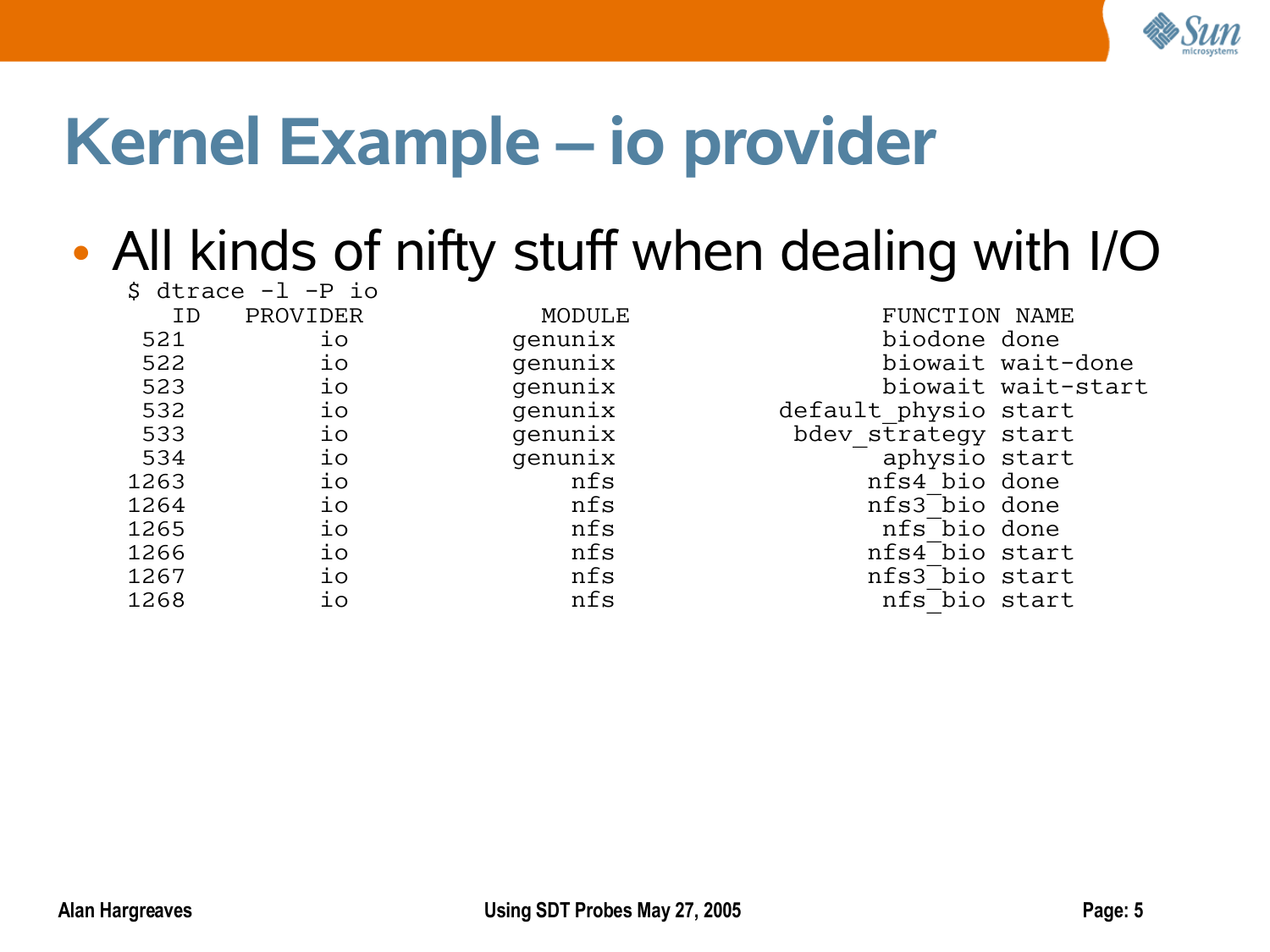

# **io provider - implemetation**

• Wrappers around DTRACE\_PROBE\* macros in /usr/include/sys/sdt.h

#define DTRACE IO(name)  $\setminus$ DTRACE<sup>-</sup>PROBE( io ##name);

#define DTRACE IO1(name, type1, arg1) DTRACE<sup>-</sup>PROBE1( io ##name, type1, arg1);

- #define DTRACE IO2(name, type1, arg1, type2, arg2) DTRACE<sup>-</sup>PROBE2( io ##name, type1, arg1, type2, arg2);
- #define DTRACE IO3(name, type1, arg1, type2, arg2, type3, arg3) \ DTRACE<sup>-</sup>PROBE3( io ##name, type1, arg1, type2, arg2, type3,  $arg\overline{3}$ ;

#define DTRACE IO4(name, type1, arg1, type2, arg2, type3,  $arg\overline{3}$ , type4,  $arg4$ ) DTRACE\_PROBE4( io ##name, type1, arg1, type2, arg2, type3, arg3, type4, arg4);

#### • Generally placed where the I/O kstats are updated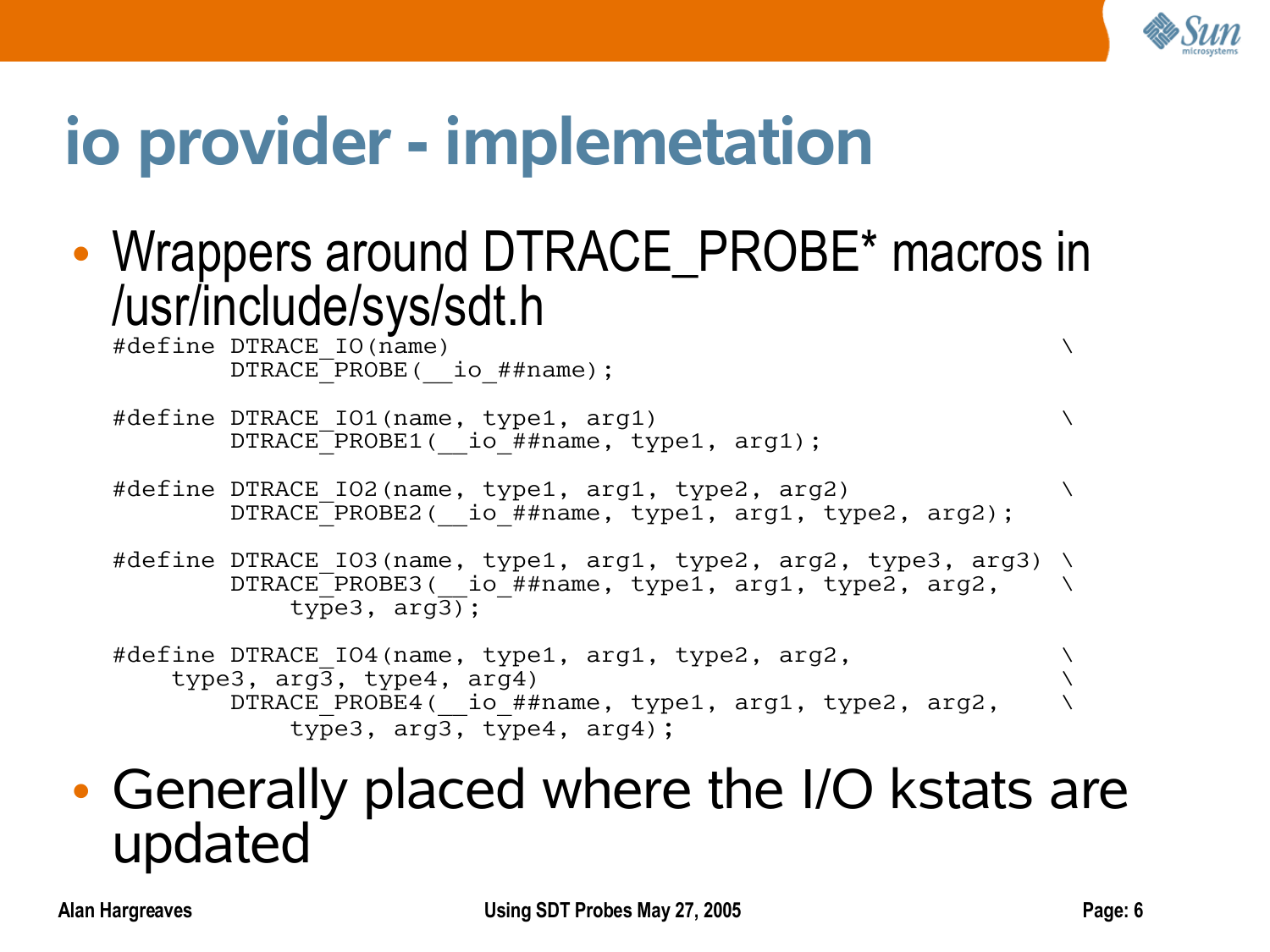

# **io provider - example**

```
Alan Hargreaves Using SDT Probes May 27, 2005 Page: 7
• $ dtrace -q -n '
 tick-10s { exit(0); }
 io:::wait-start /execname == "soffice.bin"/ {
      self->start = timestamp;
 }
 io:::wait-done /self->start/ {
     @[execname] = quantize(timestamp - self-start);self\rightarrow start = 0:
 }'
    soffice.bin<br>value
              ------ Distribution ------------- count
 2048 | 0
        4096 |@@@@@@ 33
        8192 |@@@@@@@@@@@@@@@@@@@@ 106
 16384 | 0
 32768 | 1
  65536 | 2
       131072 |@@@@@@ 31
       262144 |@@@@ 22
       524288 |@ 4
       1048576 |@@ 8
  2097152 | 1
  4194304 | 1
  8388608 | 0
```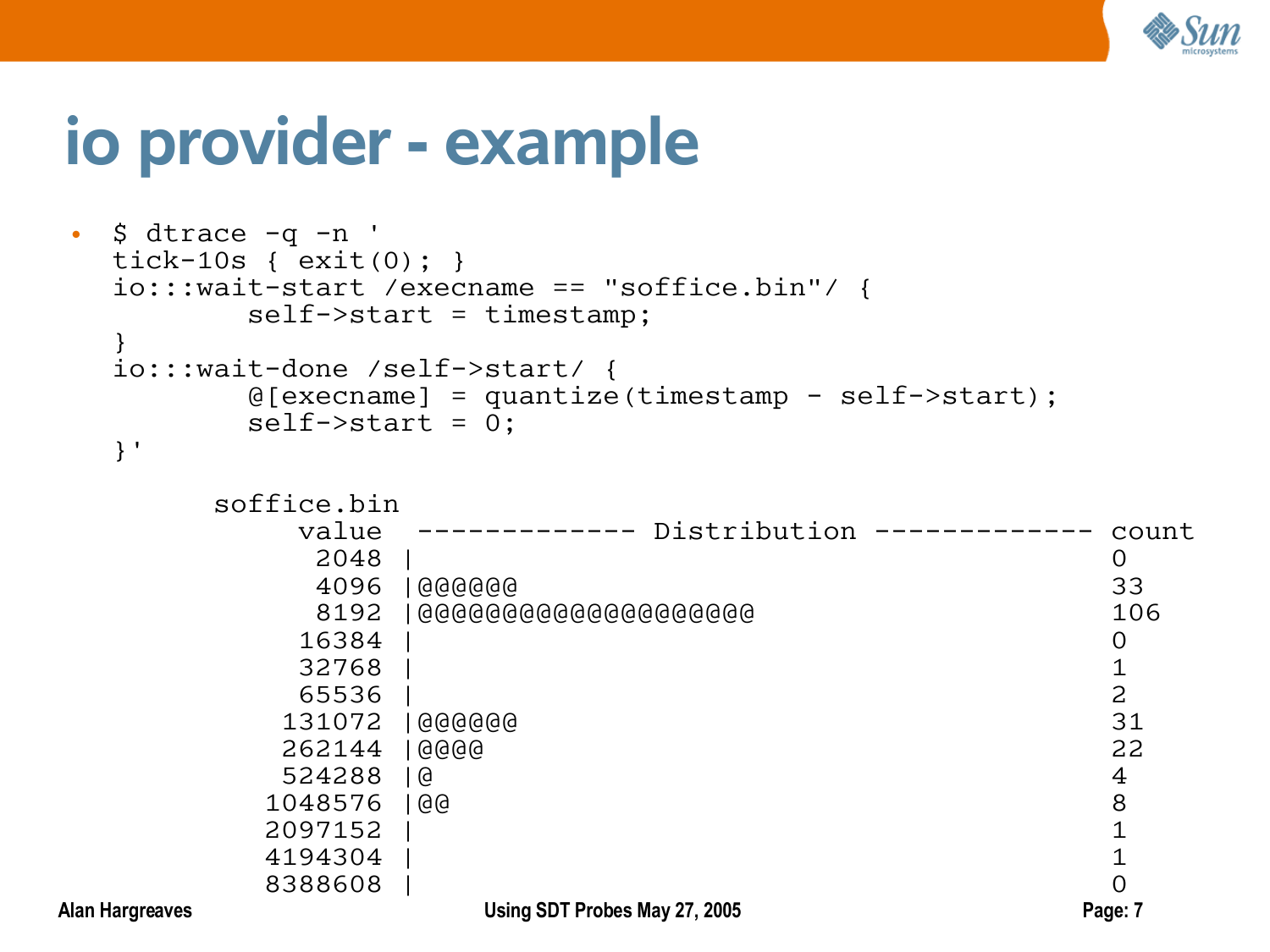

# **A Slight Digression**

- Probes listed as SDT probes are a special case of generic probes
- In kernel space they simply don't have a provider
- The Dtrace team is working on making it possible for third parties to create probes under their own providers
- The MIB provider
	- > Example of how a small change can create a host of useful probes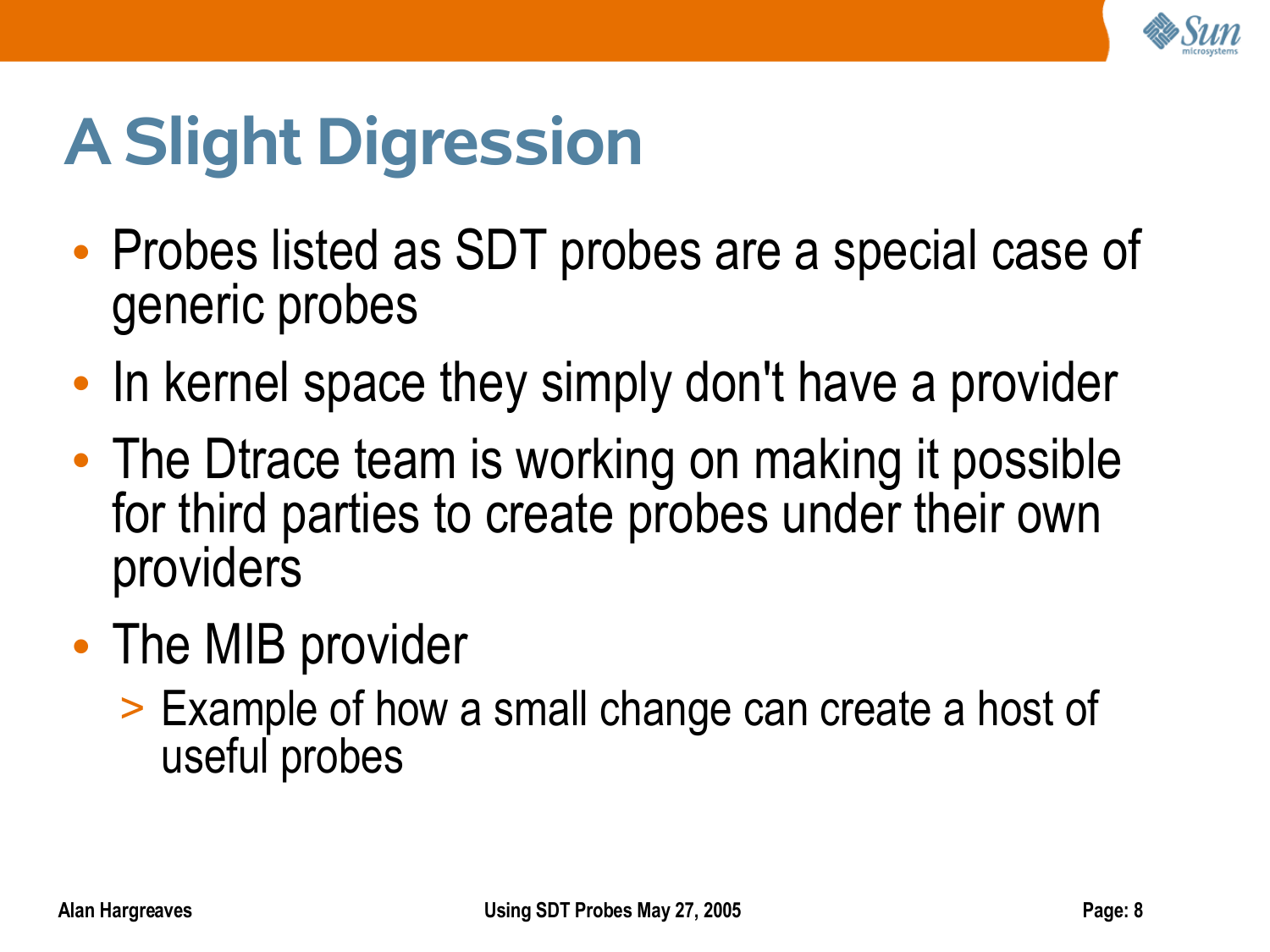

# **mib provider - kstats**

• Two macros in /usr/include/inet/mib2.h

```
#define BUMP MIB(s, x)
          extern void dtrace probe mib \##x(int, void *);
          void *stataddr = \&( (\overline{s}) ->x):
             dtrace probe mib ##x(1, stataddr);
          \overline{(s)} \rightarrow x++}
#define UPDATE MIB(s, x, y)
          extern void dtrace probe mib \##x(int, void *);
          void *statad\overline{dr} = \& ((\overline{s}) \rightarrow x);
             dtrace probe \mod ##x(y, stataddr);
          \overline{(s)} \rightarrow x + \overline{=} (y);
}
```
• Probe point for every time a kstat is updated with one of these two macros – 436 of them!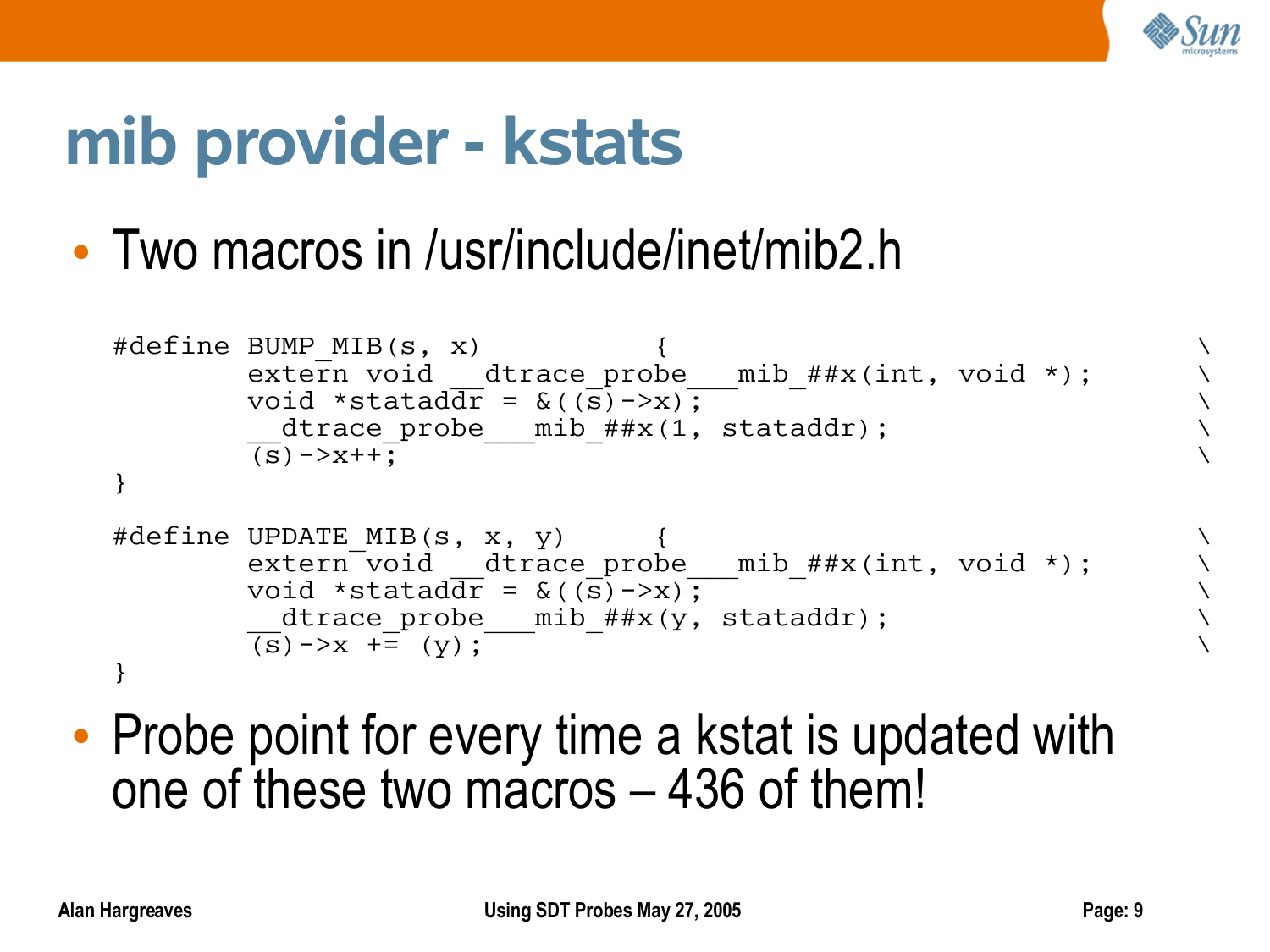

## **mib provider - example**

• Give me the stack on the next time udpOutDatagrams is updated

```
$ dtrace -q -n '
mib:::udpOutDatagrams {
         stack(20);
        exit(0):
}'
```

```
 unix`putnext+0x1b7
 genunix`strput+0x168
 genunix`kstrputmsg+0x1df
 sockfs`sosend_dgram+0x1ca
sockfs`sotpi sendmsg+0x3f1
sockfs'sendit+0x116
 sockfs`send+0x6b
 unix`sys_call+0x104
```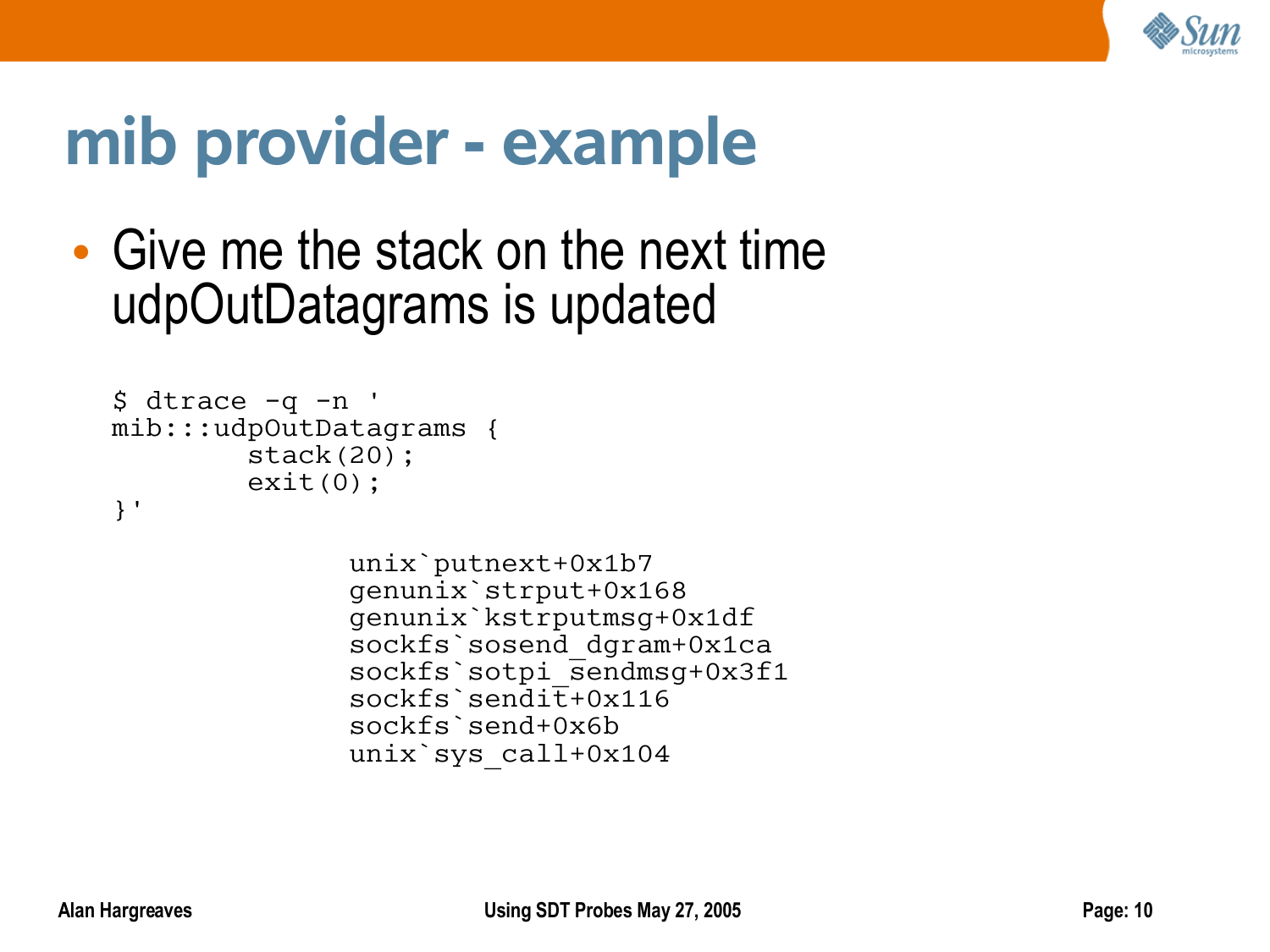

# **User Space**

#### • We use a slightly different macro in user space

```
#define DTRACE PROBE1(provider, name, arg1)
\left\{ \begin{array}{ccc} & & - & \\ & & & \end{array} \right.extern void dr = dtrace ##provider#####name(unsigned long); \qquad \setminusdtrace \# \# \overline{\text{provided}} \# \# \text{name} ((unsigned long)arg1);
}
```
- provider name of the provider (duh!)
- name name of the probe
- arg1, ... the actual value the probe will report
- Note that we don't define the type. This is done differently in user space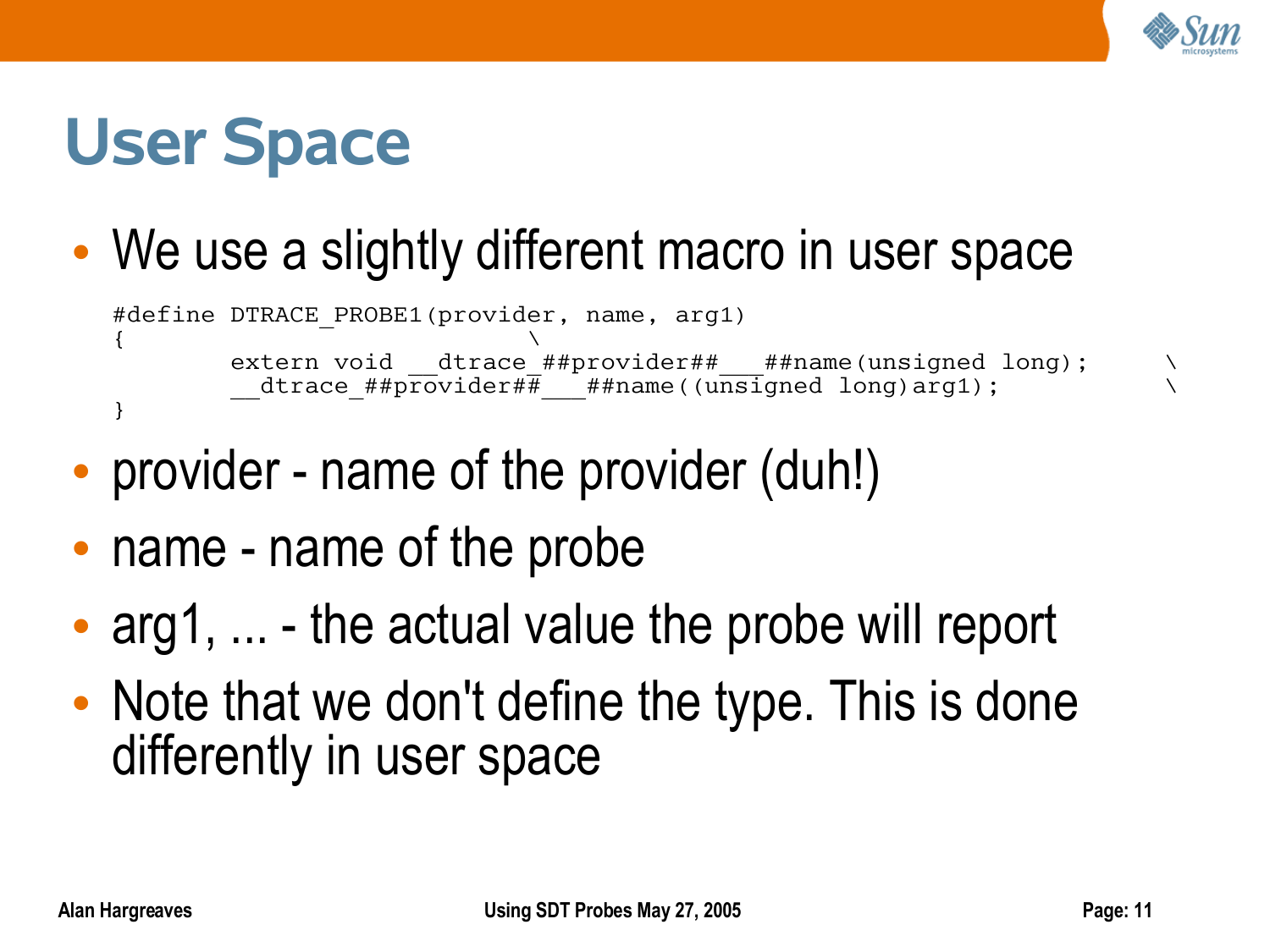

### **helloworld1.c**

### • Let's take a simple little program

```
#include <stdio.h>
#include <unistd.h>
```

```
int
main(int ac, char **av) {
         int i;
         for (i = 0; i < 5; i++) {
                   printf("Hello World\n");
                   sleep(2);
          }
\begin{array}{c} \n\frac{1}{5} \n\end{array}/usr/ccs/bin/make helloworld1
cc -c helloworld1.c
cc -o helloworld1 helloworld1.o
$ ./helloworld1
Hello World
Hello World
Hello World
Hello World
Hello World
```
#### • Pretty much what you'd expect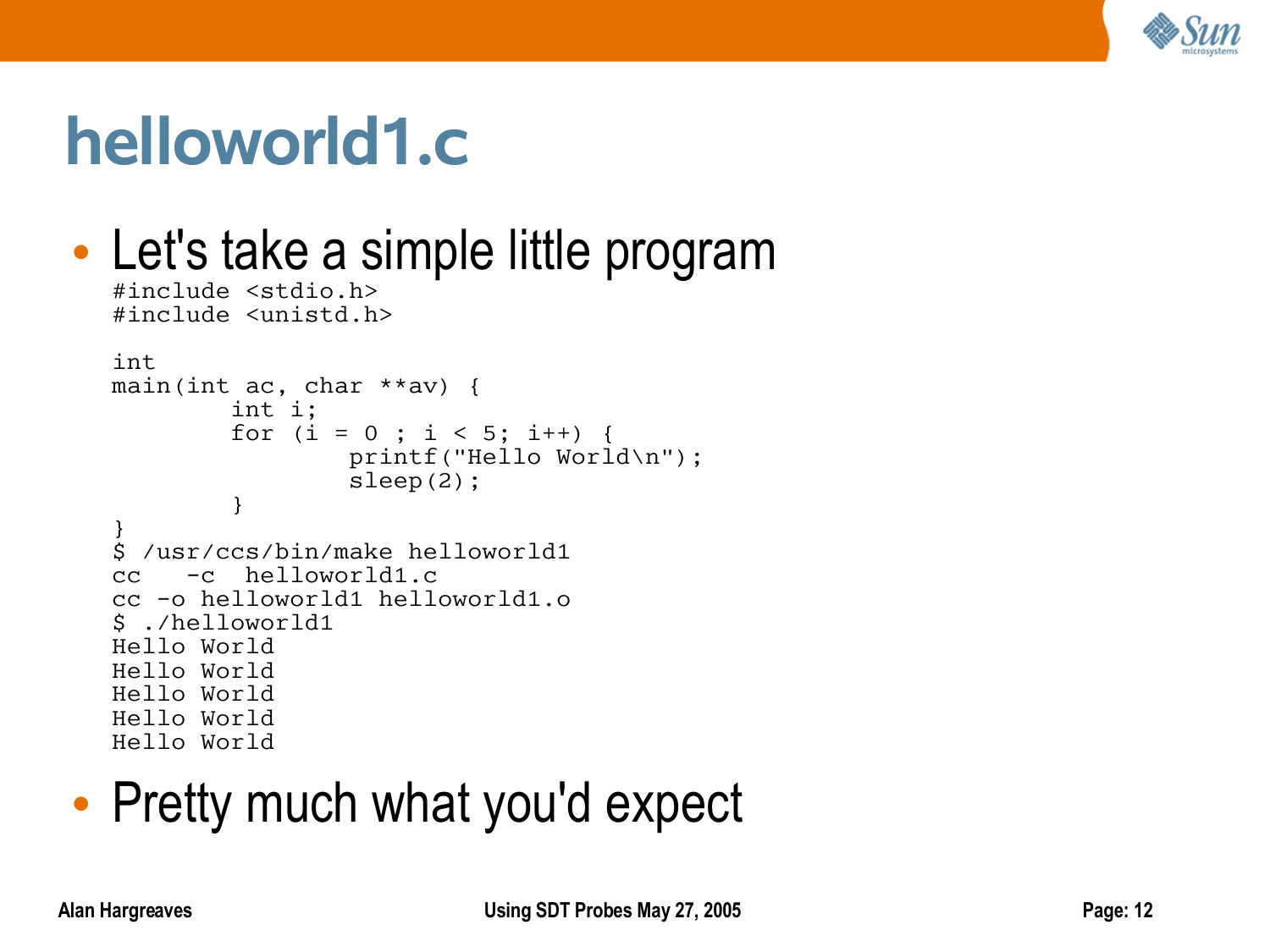

# **Adding a probe – helloworld2.c**

• Say we wanted to monitor the loop variable

#include <stdio.h> #include <unistd.h> **#include <sys/sdt.h>**

```
int
main(int ac, char **av) {
        int i;
        for (i = 0 ; i < 10; i++) {
                DTRACE_PROBE1(world, loop, i);
                printf("Hello World\n");
                 sleep(2);
        }
}
```
- We need to include <sys/sdt.h> and add the probe
- But wait, in user space there's more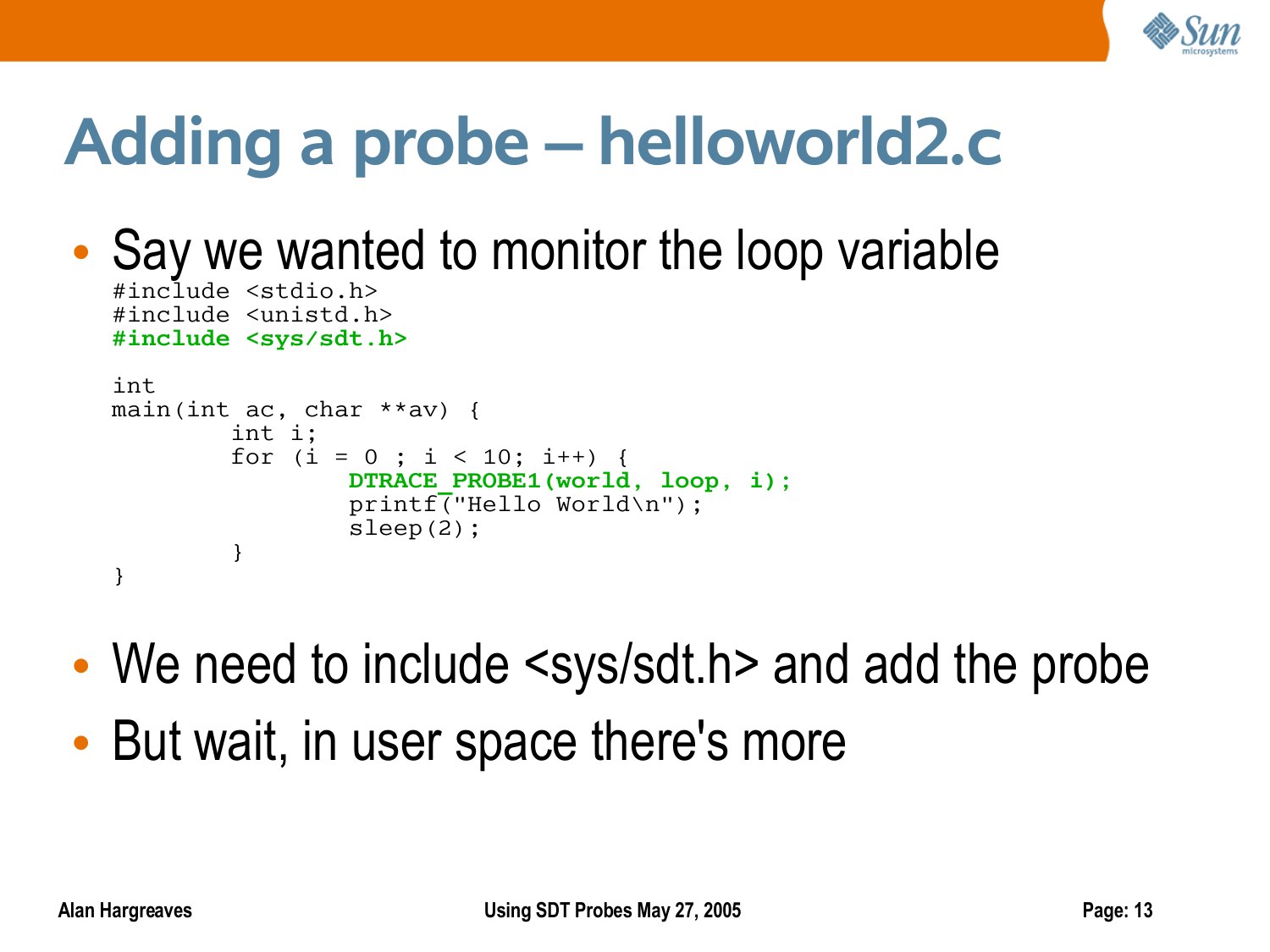

# **Adding a probe – myserv.d**

- We still need to define the types of the arguments and the stability levels.
- This gets linked into the code later

```
provider world {
        probe loop(int);
```

```
};
```
#pragma D attributes Evolving/Evolving/Common provider world provider #pragma D attributes Private/Private/Common provider world module #pragma D attributes Private/Private/Common provider world function #pragma D attributes Evolving/Evolving/Common provider world name #pragma D attributes Evolving/Evolving/Common provider world args

- The stuff in provider is relatively self explanatory
- See chapter 39 of the manual for the stability stuff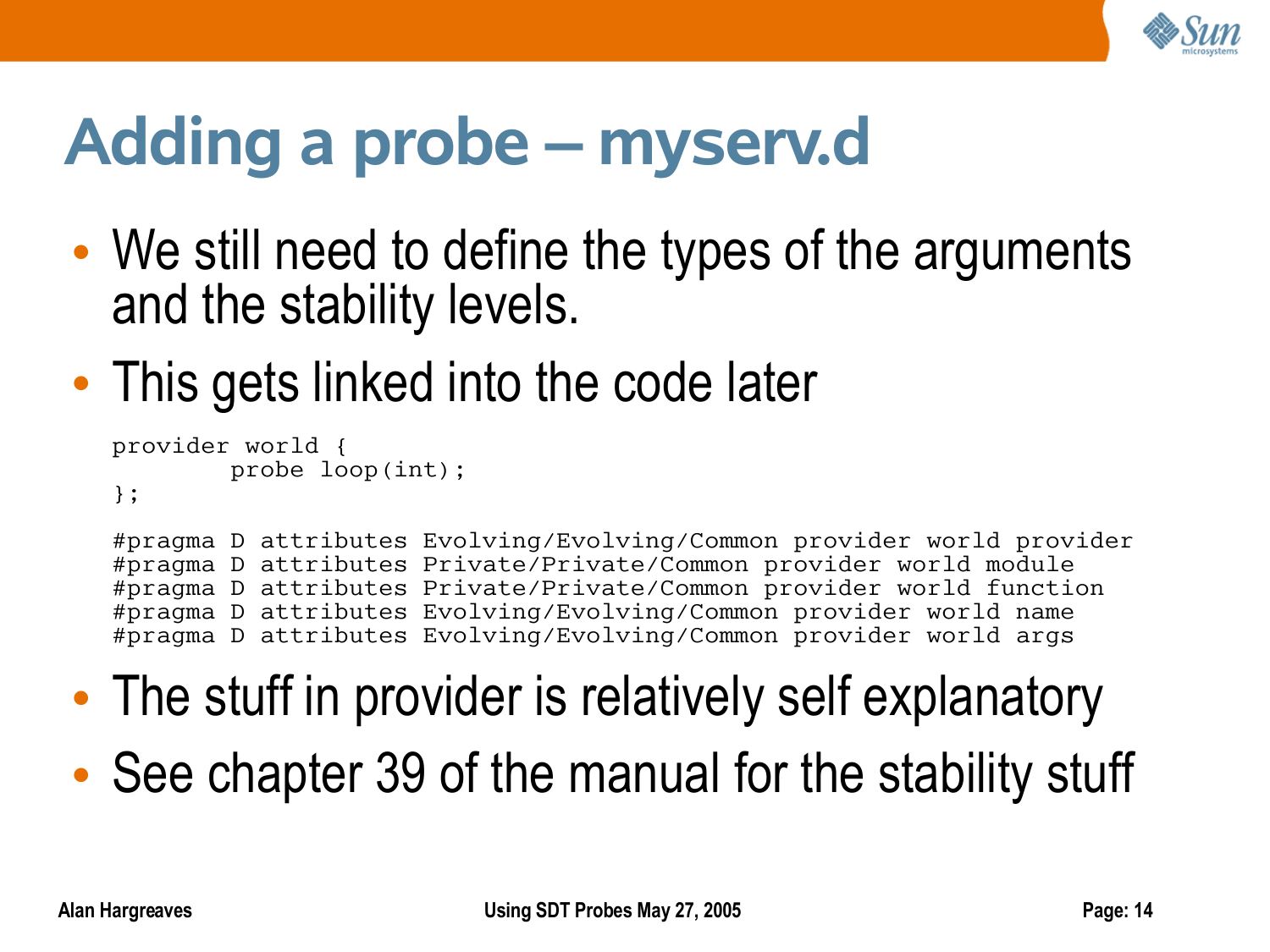

# **Putting it all together**

• In order to build the probes incorporating the provider description we need another step in the build

```
$ make helloworld2
cc -c helloworld2.c
dtrace -32 -G -s myserv.d helloworld2.o
cc -o helloworld2 -ldtrace myserv.o helloworld2.o
```
- The *-G* option creates the myserv.o
- Running without dtrace gives us the same result \$ ./helloworld2 Hello World
	- Hello World Hello World
	- Hello World
	- Hello World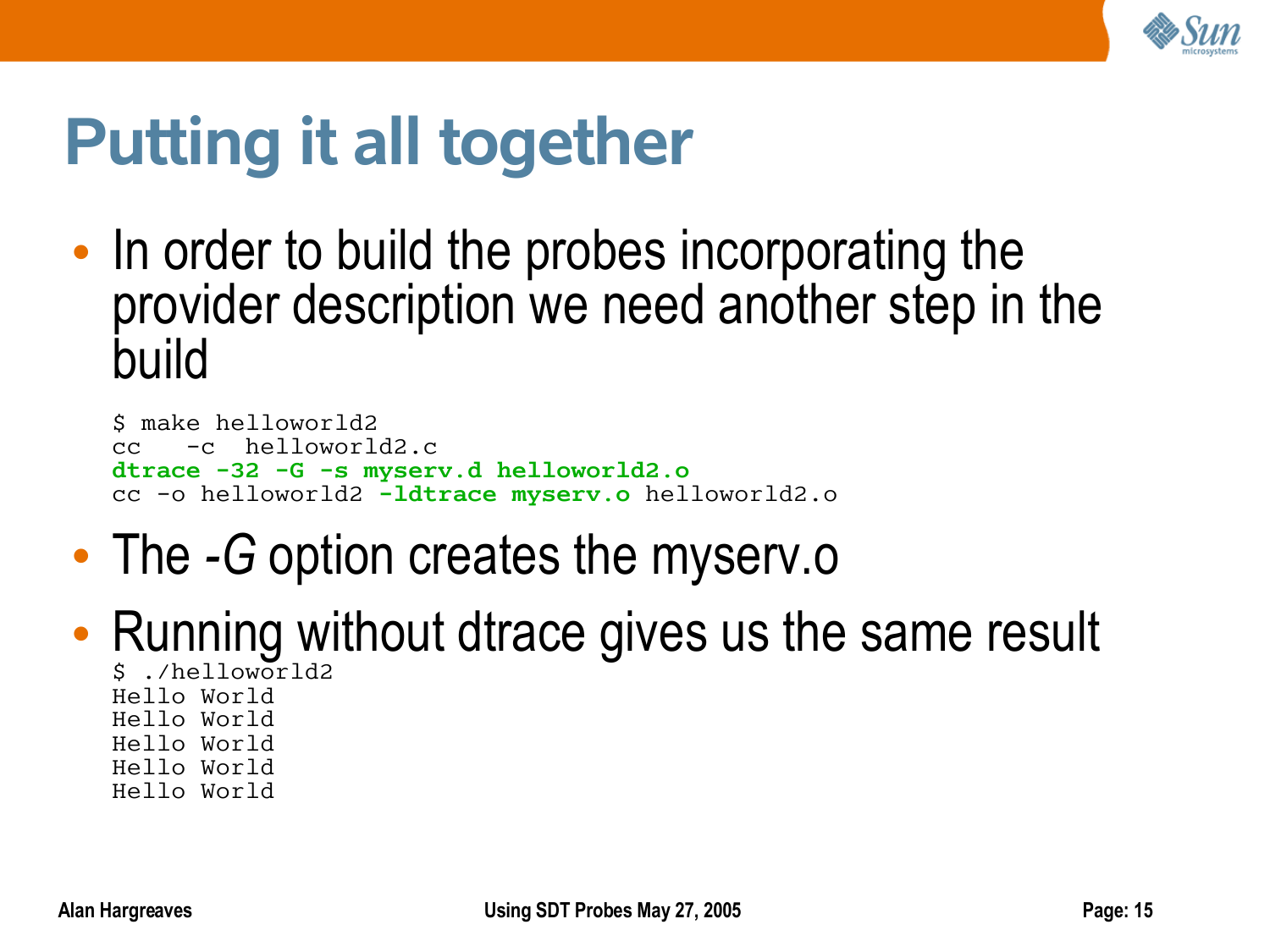

# **Tracing the new binary**

• Let's look at both the counter and the first argument to printf

```
$ dtrace -q -c ./helloworld2 -n '
world$target:::loop {
       printf("%s:%s loop = %d\n", probemod, probefunc, arg0);
}
pid$target::printf:entry { printf("%s:%s\n", probefunc, copyinstr
(\text{arg}0));'
Hello World
helloworld2:main loop = 0
printf:Hello World
Hello World
helloworld2:main loop = 1
printf:Hello World
...
Hello World
helloworld2:main loop = 4
printf:Hello World
```
#### • *i* is now observable, but with no overhead unless we are tracing it.

**Alan Hargreaves Using SDT Probes May 27, 2005 Page: 16**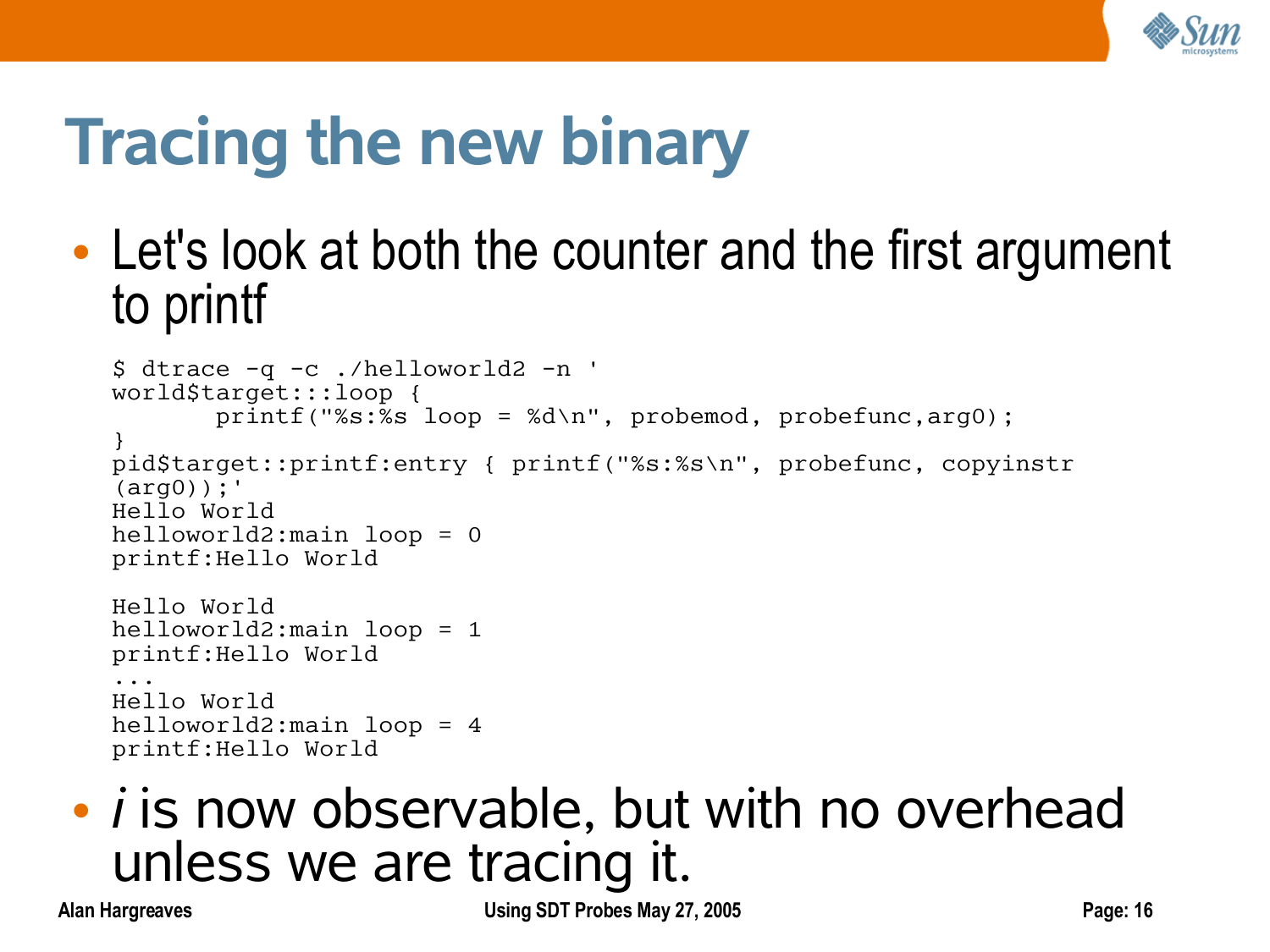

## **Conclusion**

- SDT probes are an easy way to make stuff visible
- The helloworld example was trivial, but, ...
- Imagine being able to place probes like this into large applications or drivers
- We get observability without the need for
	- > Seperate instrumented binaries
	- > Restart
	- > Reboot (in the case of drivers/kernel)
- With next to no overhead if they are not being observed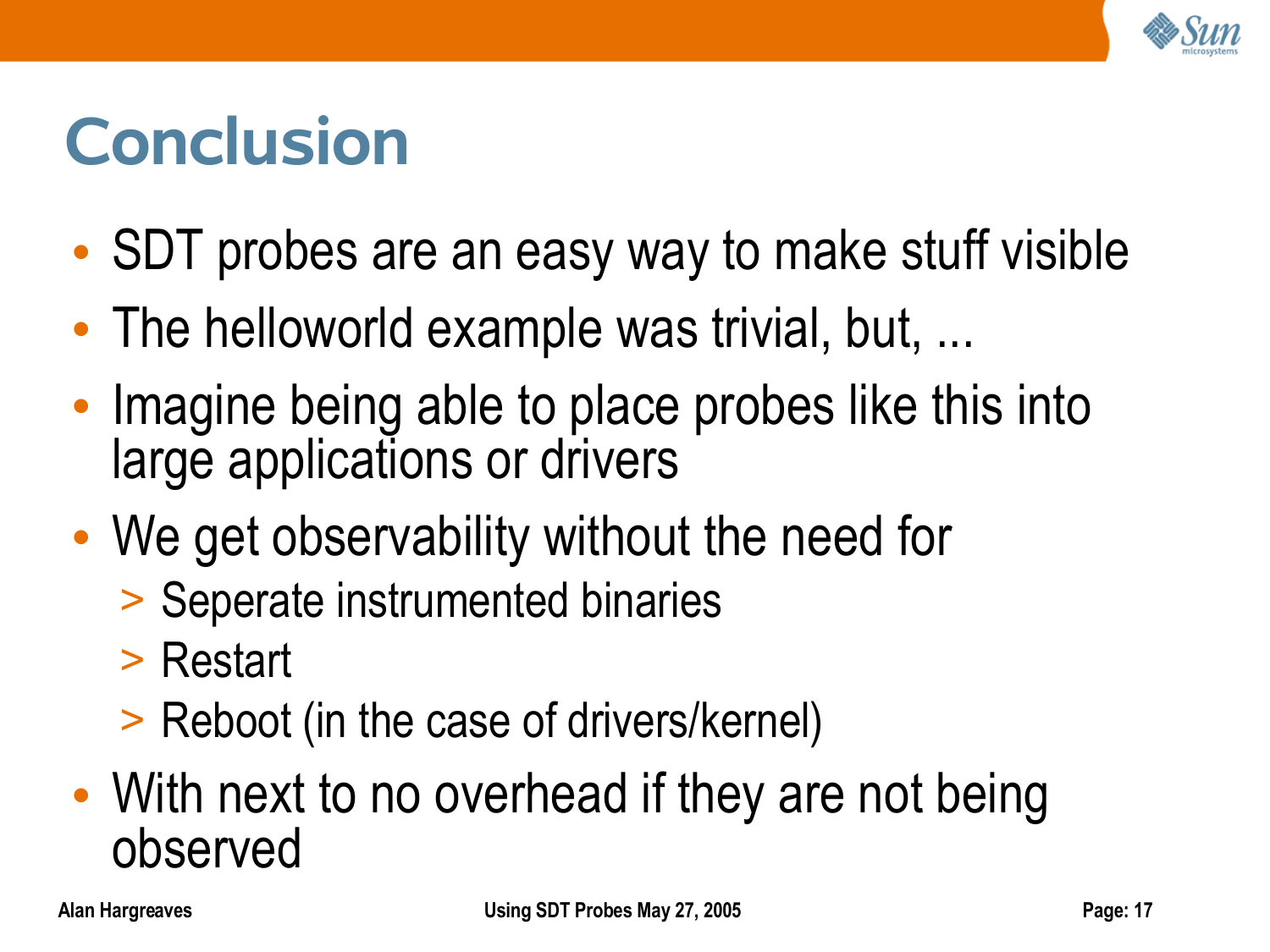

### **Questions/Comments?**